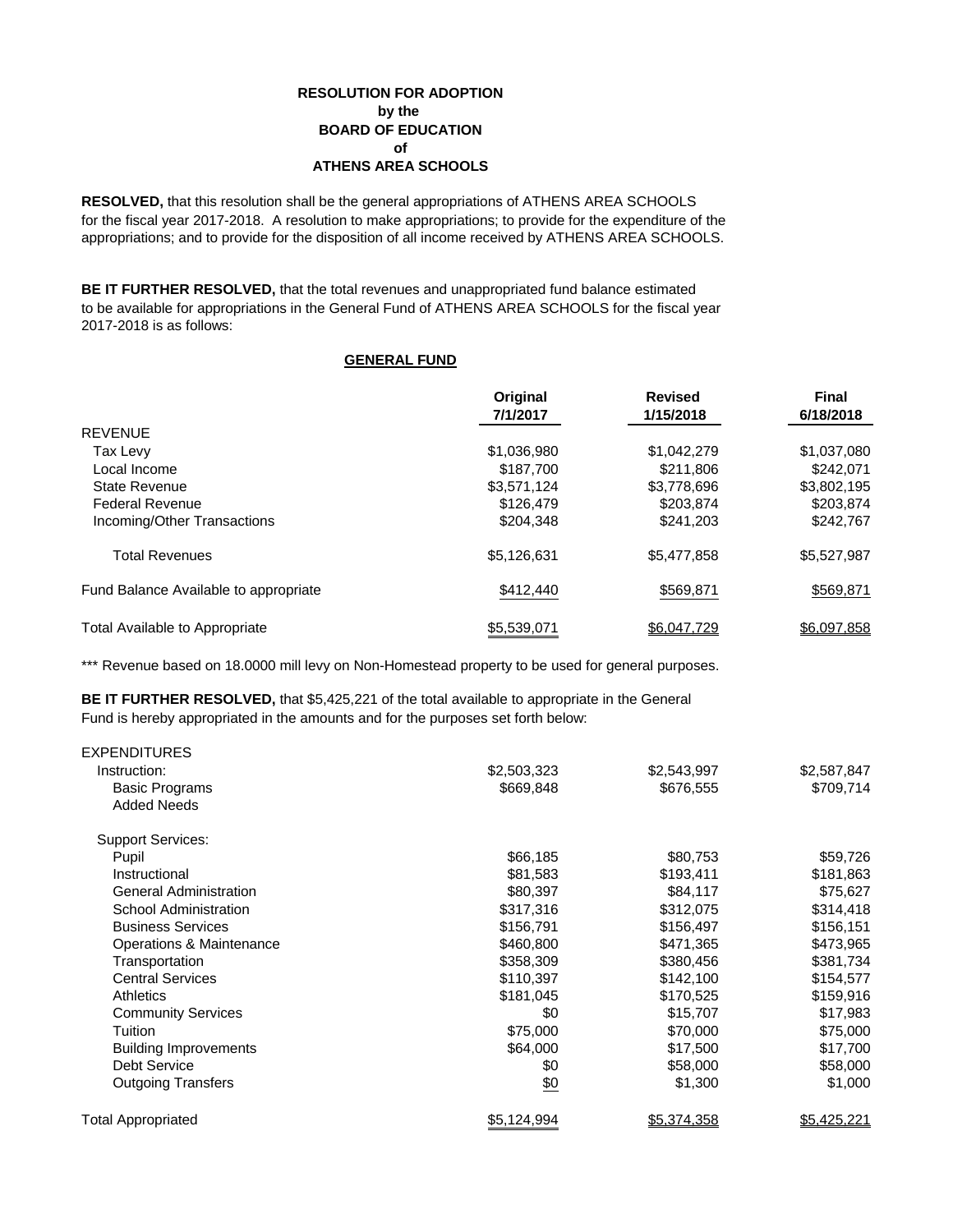**BE IT FURTHER RESOLVED,** that the total revenues and unappropriated fund balance estimated to be available for appropriations in the Food Service Fund of ATHENS AREA SCHOOLS for the fiscal year 2017-2018 is as follows:

## **FOOD SERVICE FUND**

| <b>REVENUE</b>                        |                   |           |
|---------------------------------------|-------------------|-----------|
| Local                                 | \$50,000          | \$52,500  |
| <b>State</b>                          | \$8,000           | \$7,396   |
| Federal                               | \$125,000         | \$156,273 |
| Incoming Transfers/Other              | \$0               | \$500     |
| <b>Total Revenues</b>                 | \$183,000         | \$216,669 |
| Fund Balance Available to Appropriate | $\underline{\$0}$ | \$19,562  |
| Total Available to Appropriate        | \$183,000         | \$236.231 |

**BE IF FURTHER RESOLVED,** that \$230,551 of the total available to appropriate in the Food Service Fund is hereby appropriated in the amounts and for the purposes set forth below:

| <b>EXPENDITURES</b><br><b>Support Services</b><br>Capital Outlay | \$183,000<br><u>\$0</u> | \$230,551<br><u>\$0</u> |  |
|------------------------------------------------------------------|-------------------------|-------------------------|--|
| <b>Total Appropriated</b>                                        | \$183,000               | \$230,551               |  |

**BE IT FURTHER RESOLVED,** that the total revenues and unappropriated fund balance estimated to be available for appropriations in the Capital Projects Fund of ATHENS AREA SCHOOLS for the fiscal year 2017-2018 is as follows:

## **CAPITAL PROJECTS**

| <b>REVENUE</b>                        |          |           |
|---------------------------------------|----------|-----------|
| <b>Bonds Proceeds</b>                 | \$0      | \$220,000 |
| <b>Other Revenue</b>                  | \$150    | \$140     |
| <b>Total Revenue</b>                  | \$150    | \$220,140 |
| Fund Balance Available to Appropriate | \$53,000 | \$54,092  |
| Total Available to Appropriate        | \$53,150 | \$274,232 |

**BE IT FURTHER RESOLVED,** that \$8,880 of the total available to appropriate in the Capital Projects Fund is hereby appropriated in the amounts and for the purposes set forth below:

| <b>EXPENDITURES</b>        |                               |         |
|----------------------------|-------------------------------|---------|
| <b>Purchase of Buses</b>   | \$0                           | \$0     |
| <b>Bond Issuance Costs</b> | \$0                           | \$8,880 |
|                            | \$0                           | \$8,880 |
| <b>Total Appropriated</b>  | $\underline{\underline{\$0}}$ | \$8,880 |

**BE IT FURTHER RESOLVED,** that the Superintendent is hereby charged with the general supervision of the execution of the budget adopted by the Board and shall hold the department heads and administrators responsible for performance of their responsibilities within the amounts appropriated by the Board of Education and in keeping with the budgetary policy statement hitherto adopted by the Board.